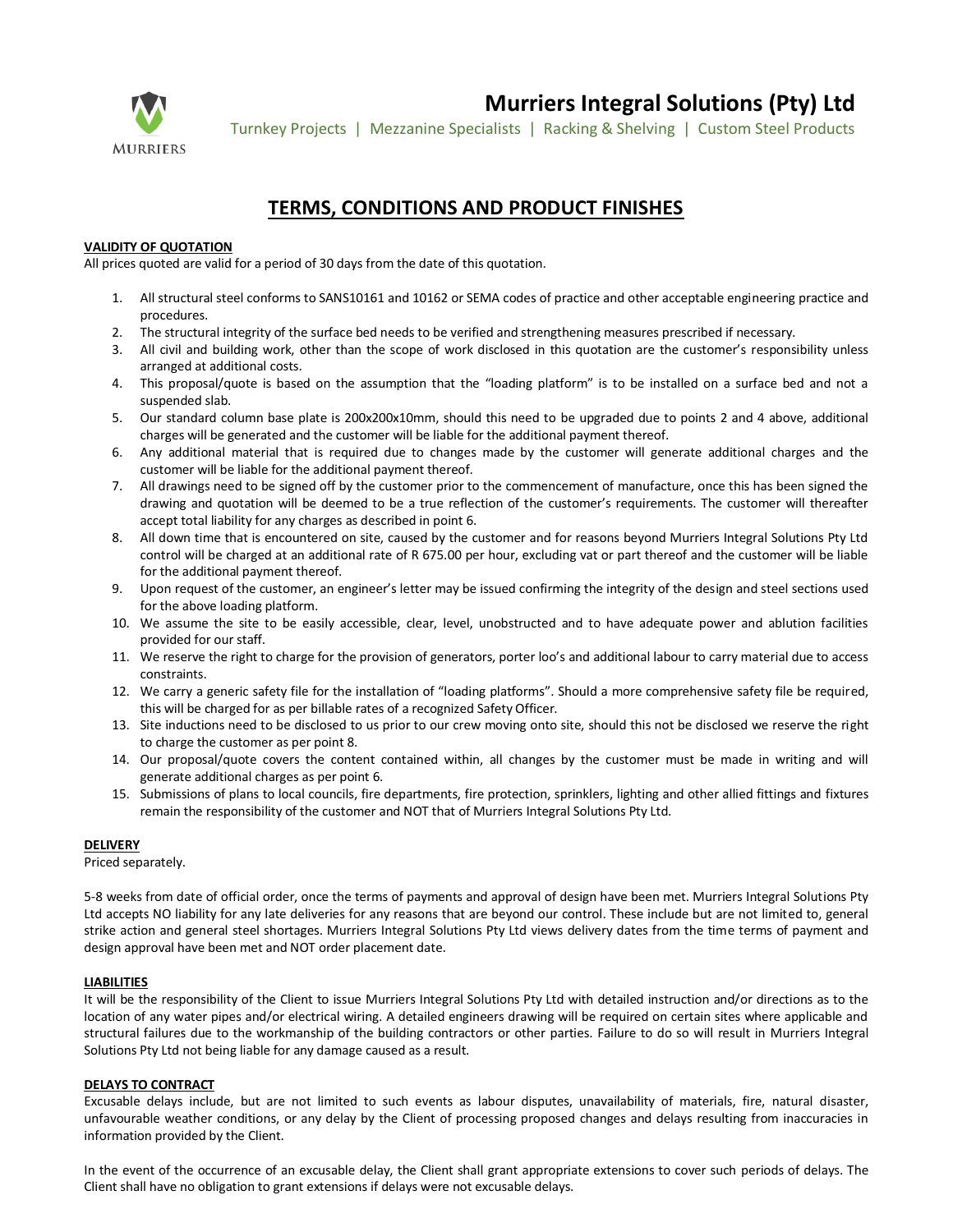Where a delay occurs, Murriers Integral Solutions Pty Ltd will inform the Client at the earliest possible date of such occurrence, the reason for the delay and anticipated amended dates of completion.

## **DEVIATION OF CONTRACT**

The Client may make changes by altering, adding to, or deducting from the work, with the contract time and contract price being adjusted accordingly. Changes to the contract require a written "Deviation from Contract" Form, signed by both the Client and MURRIERS. No waiver or modifications to this contract shall be valid, unless in writing, accepted and signed by both parties.

### **FINISH**

- Main beams, structural deck beams, columns and bracing wire brushed, degreased, primed in an etch primer and then finished in a Fast Dry enamel.
- Lip channel joints are supplied in a Z275 galvanised finish
- Hand rail supplied in a hot dipped galvanised finish
- Staircase, landing and pallet gates are epoxy powder coated
- Bolts, nuts, screws and anchors are all zinc or yellow passivated

Our standard colours

- Chrysler Blue
- **Machinery Grey**
- Hospital Grey

All other colours may carry an additional charge.

#### **RACKING MATERIALS**

All racking is designed and fabricated to the SEMA code. Load charts and steel certification may be made available upon request. Commercial quality steel is used and all materials are sourced from proudly South African manufacturers and/or suppliers.

#### **TERMS OF PAYMENT**

Unless otherwise stated / agreed, the below terms apply.

#### A 50% deposit is payable when the order is placed.

A further 25% progress payment is payable when the material gets on site and the project has commenced.

The final 25% payment when the project is complete and has been signed off by the principal contractor or other authorised representatives.

Payment of the final balance should be done within 5 days of satisfactory completion of the job. Should the balance not be paid, the Client will be handed over for legal proceedings. All legal fees and interest at 1.2% will be for the account of the Client.

Ownership of all goods remains vested in the Supplier, Murriers Integral Solutions Pty Ltd, until payment has been made in full and a Job Completion Certificate has been signed off.

## **INSTALLATION**

Priced separately (optional). May include costs for travel, accommodation and nights out, as well as any other cost as deemed necessary in order to complete the project.

#### **HEALTH AND SAFETY** (if applicable on installation)

All relevant details are to be provided to Murriers that it will require, in accordance with your Health and Safety regulations, for the drafting of a site specific safety file (if required). Any other costs attributable to the drafting of the Health and Safety file are excluded in the above quotation (unless otherwise specified).

#### **EXPORT COSTS**

Should the client require delivery of materials across the borders of South Africa, all costs and documentation required to facilitate this is the clients responsibility. Murriers shall provide the client with the information it requires in order to complete any documentation necessary however, all costs are to be borne by the client as well as all travel/movement of goods arrangements.

### **GUARANTEE**

All products supplied by Murriers Integral Solutions Pty Ltd carry a 24 month guarantee against faulty material or poor workmanship. We accept NO liability what-so-ever for consequential damage or losses. All products supplied by Murriers Integral Solutions Pty Ltd need to be installed by the installation teams of Murriers Integral Solutions Pty Ltd or competent and experienced sub-contractors otherwise we cannot and will not uphold any form of guarantee what-so-ever. In addition, Murriers will not guarantee any structures / products that have been damaged due to client negligence in whatever form.

#### **OTHER CONDITIONS**

The Client agrees that Murriers Integral Solutions Pty Ltd will have access to and use of electricity and water on the premises as